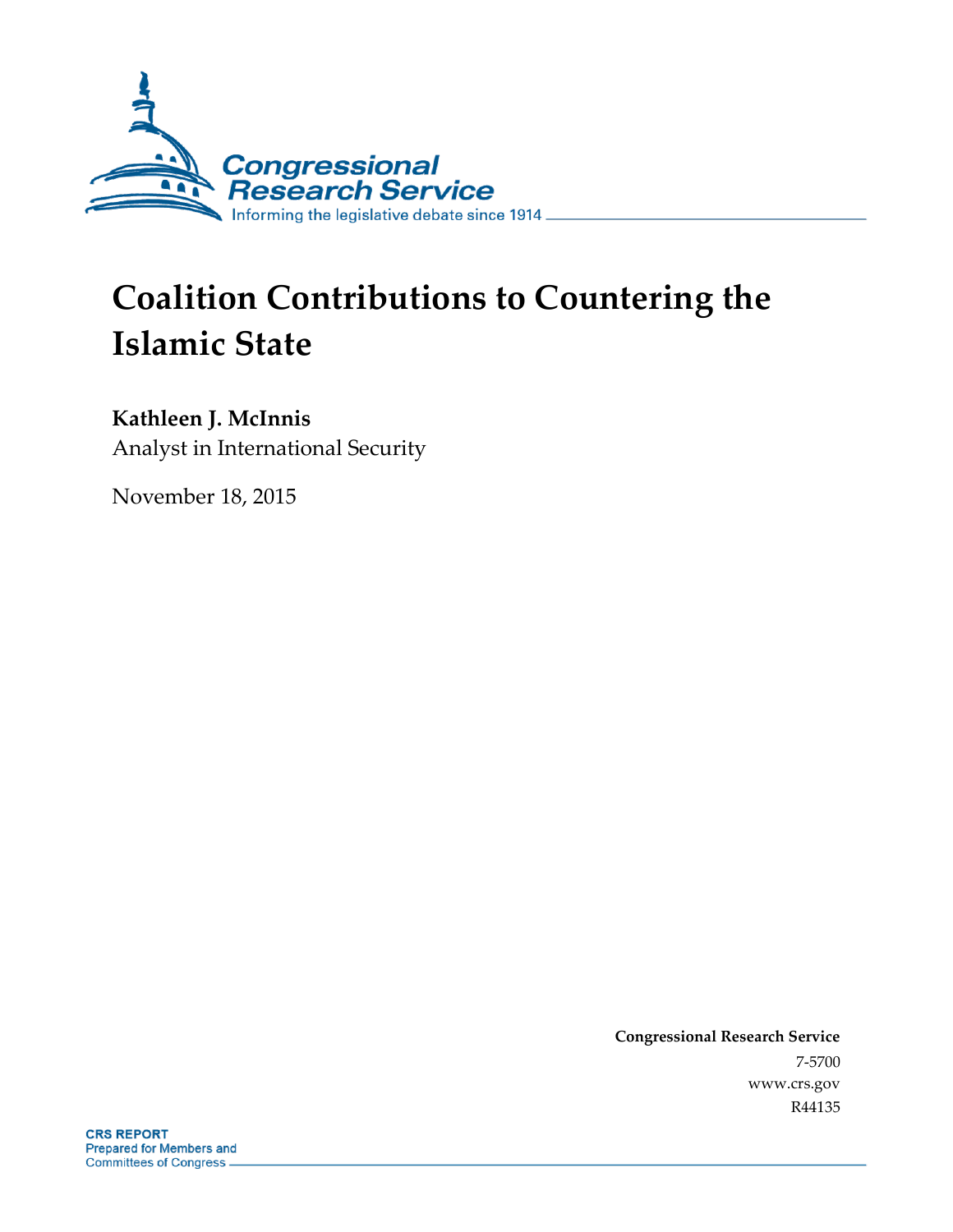# **Contents**

# **Figures**

|  | Figure 1. Country Participation at Training and Capacity Building Bases in Iraq 11 |  |  |  |
|--|------------------------------------------------------------------------------------|--|--|--|
|  |                                                                                    |  |  |  |

## **Tables**

Table 1. Contributions to the Military Coalition to Defeat IS, by Country and Capability............ 8

## **Contacts**

|--|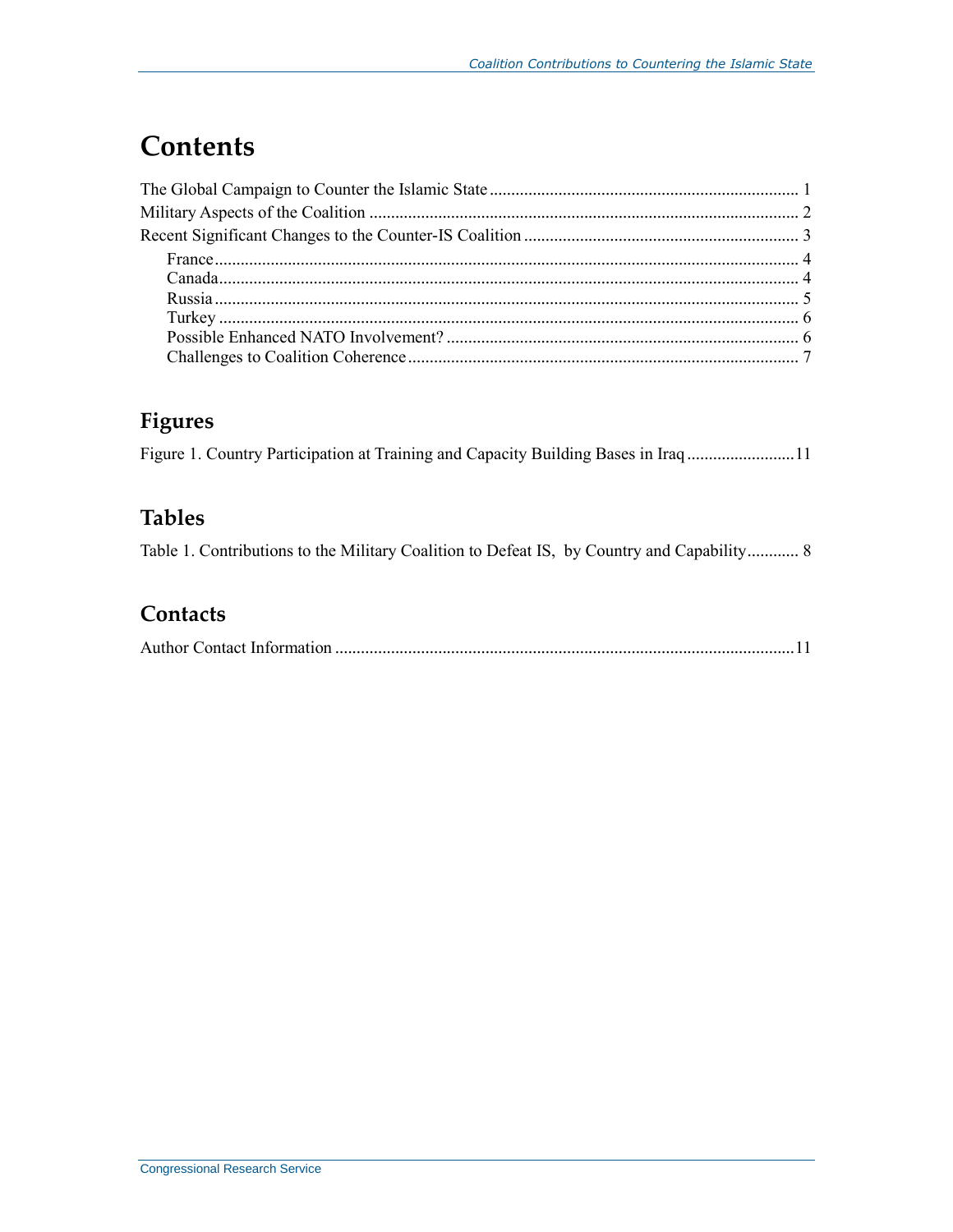# **The Global Campaign to Counter the Islamic State<sup>1</sup>**

On September 10, 2014, President Obama announced the formation of a global coalition to "degrade and ultimately defeat" the Islamic State (IS, aka the Islamic State of Iraq and the Levant, ISIL/ISIS or the Arabic acronym Daesh).<sup>2</sup> Subsequently, some 60 nations and partner organizations agreed to participate, contributing either military forces or resources (or both) to the campaign.<sup>3</sup> In Brussels in December 2014, these 60 partners agreed to organize themselves along five "lines of effort,"<sup>4</sup> (by contrast, the United States strategy involves nine lines of effort), with at least two countries in the lead for each.<sup>5</sup>

- supporting military operations, capacity building, and training (led by the United States and Iraq) ;
- stopping the flow of foreign terrorist fighters (led by The Netherlands and Turkey);
- cutting off IS access to financing and funding (led by Italy, the Kingdom of Saudi Arabia and the United States);
- addressing associated humanitarian relief and crises (led by Germany and the United Arab Emirates); and
- exposing IS's true nature (led by the United Arab Emirates, the United Kingdom, and the United States).

According to the U.S. State Department, participants in the coalition include Albania, the Arab League, Australia, Austria, Bahrain, Belgium, Bosnia and Herzegovina, Bulgaria, Canada, Croatia, Cyprus, Czech Republic, Denmark, Egypt, Estonia, the European Union, Finland, France, Georgia, Germany, Greece, Hungary, Iceland, Iraq, Ireland, Italy, Japan, Jordan, Kosovo, Kuwait, Latvia, Lebanon, Lithuania, Luxembourg, Macedonia, Moldova, Montenegro, Morocco, The Netherlands, New Zealand, Norway, Oman, Panama, Poland, Portugal, Qatar, Republic of Korea, Romania, Saudi Arabia, Serbia, Singapore, Slovakia, Slovenia, Somalia, Spain, Sweden, Taiwan, Turkey, Ukraine, the United Arab Emirates, the United Kingdom and the United States.<sup>6</sup>

Each country is contributing to the coalition in a manner commensurate with its national interests and comparative advantage. Contributions include both military and non-military assistance, although reporting on non-military contributions tends to be sporadic. Some illustrative examples of the kinds of counter-IS assistance countries provided as the coalition was being formed in

 $\overline{a}$ 

<sup>&</sup>lt;sup>1</sup> For more information on the status of efforts to defeat IS, see CRS Report R43612, *The "Islamic State" and U.S. Policy*, by Christopher M. Blanchard and Carla E. Humud.

<sup>&</sup>lt;sup>2</sup> Testimony from Secretary of Defense Ashton Carter, House Armed Services Committee, June 17, 2015.

<sup>&</sup>lt;sup>3</sup> Precise figures on participating states are difficult to determine, as different governments report different figuresFor example, the United Kingdom reports that 63 nations participate (https://www.gov.uk/government/topical-events/isiluk-government-response—3) while the United States maintains 65 countries are currently participating (http://www.state.gov/s/seci/index.htm). The variation in numbers may be due to the fact that coalition participation tends to change over time.

<sup>4</sup> U.S. Department of State, "Joint statement issued by partners at the Counter-ISIL Coalition Meeting," December 3, 2014. http://www.state.gov/r/pa/prs/ps/2014/12/234627.htm

<sup>5</sup> Remarks by General John Allen, Special Presidental Envoy for the Global Coalition to Counter-ISIL, Doha, Qatar, June 3, 2015. http://www.brookings.edu/~/media/events/2015/06/01-2015-us-islamic-world-forum/ 060315brookingsdoha.pdf

<sup>6</sup> U.S. Department of State, Special Presidential Envoy for the Global Coalition to Counter ISIL webpage, http://www.state.gov/s/seci/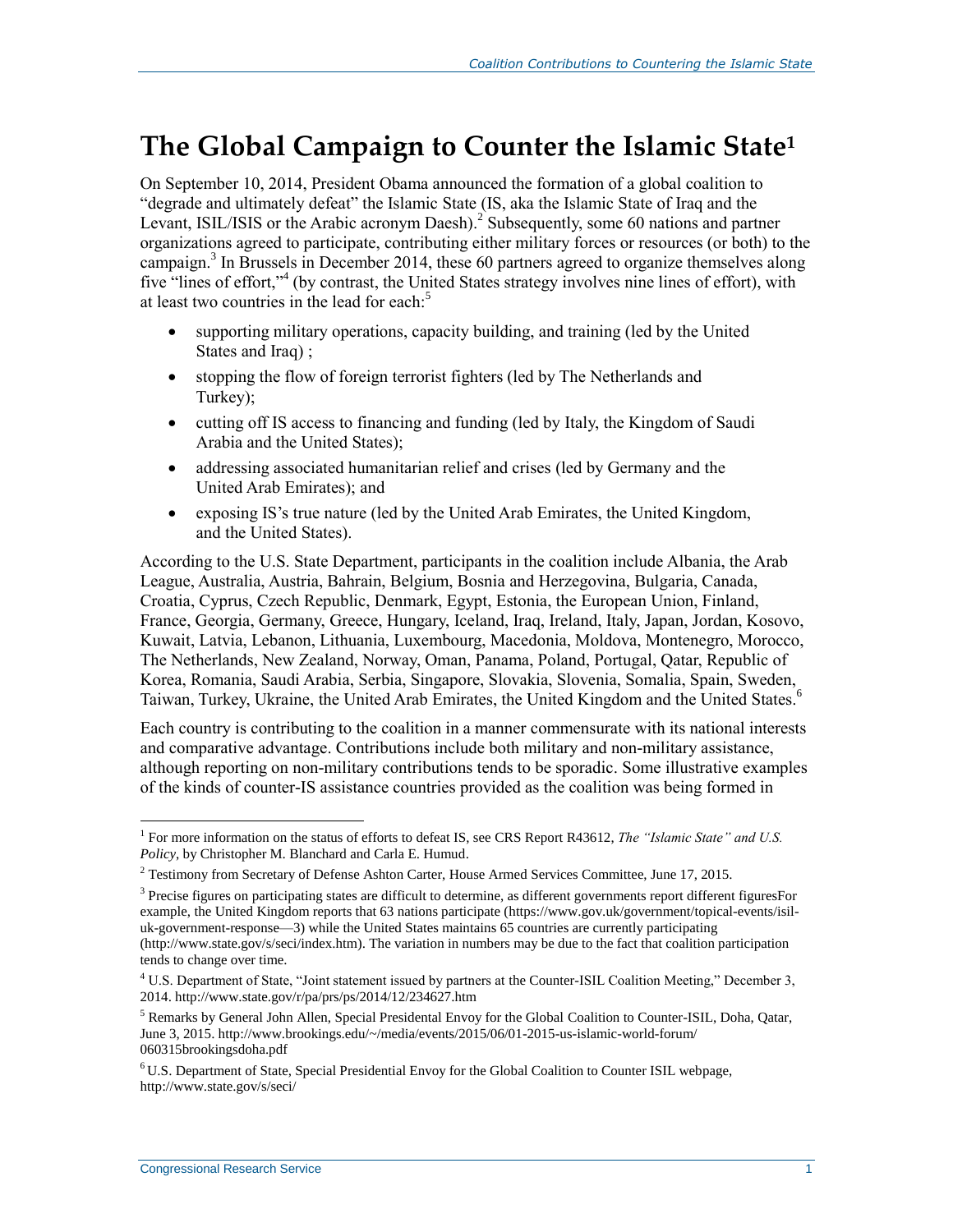September 2014 include Switzerland's donation of \$9 million in aid to Iraq, Belgium's contribution of 13 tons of aid to Iraq generally, Italy's contribution of \$2.5 million of weaponry (including machine guns, rocket-propelled grenades and a million rounds of ammunition), and Japan's granting of \$6 million in emergency aid to specifically help displaced people in Northern  $Iraq<sup>7</sup>$ 

# **Military Aspects of the Coalition**

Operation Inherent Resolve, the military component of the global coalition to defeat the Islamic State, began on August 8, 2014. Subsequently, according to United States Central Command and open source reporting, some 22 nations have joined the military coalition. The military campaign has two primary elements - airstrikes and training and equipping of local forces – both of which are designed to empower Iraqis and Syrians to take on the Islamic State while minimizing the number of U.S. and coalition "boots on the ground." According to the Department of Defense, the coalition has conducted upwards of 8,125 airstrikes,<sup>8</sup> destroyed 16,075 targets as of November 13, 2015; as of October 31, 2015, the United States spent \$5 billion on counter-IS military operations.<sup>9</sup>

In terms of the legal basis for the coalition, several United Nations Security Council Resolutions—in particular, 2170, 2178 and 2199—call on UN member states to take a variety of steps (to include coalition activities such as countering terrorist financing, assisting with humanitarian relief, countering IS messaging and assisting with stabilization support), although these fall short of explicitly authorizing the use of military force against the Islamic State. Some coalition participants have cited the Iraqi Government's letter to the United Nations Security Council requesting defense assistance and stating that Iraq faces threats from IS safe havens in Syria as a further legal basis for participating in the military coalition. With respect to the U.S. contribution to the military campaign, some observers have argued that a new authorization for the use of military force  $(AUMF)$  is required;<sup>10</sup> the Obama Administration maintains that it already has the necessary legal basis to prosecute the campaign through the 2001 AUMF (P.L. 107-40), and the Authorization for Use of Military Force Against Iraq Resolution of 2002 (2002  $AUMF$ ; P.L. 107-243).<sup>11</sup> Even so, U.S. Administration officials underscore that the military campaign is only one part of the overall effort to counter the Islamic State, asserting that success depends upon the ability to make progress in non-military areas.<sup>12</sup>

On September 16, 2015, General Lloyd Austin, Commander of United States Central Command, testified before the Senate Armed Services Committee, noting that U.S. and coalition efforts to train and equip Syrian soldiers to counter the Islamic State had produced only a handful of troops

 $\overline{a}$ 7 Sebastian Payne, "What the 60-plus members of the anti-Islamic State coalition are doing," *The Washington Post*, September 25, 2014.

<sup>8</sup> Jim Garamone, "Wormuth Stresses Whole-of-Government Approach to ISIL," *DoD News*, July 13, 2015.

<sup>&</sup>lt;sup>9</sup> U.S. Department of Defense, "Operation Inherent Resolve: Targeted Operations against ISIL Terrorists," Available at http://www.defense.gov/News/Special-Reports/0814\_Inherent-Resolve Accessed November 16, 2015.

<sup>&</sup>lt;sup>10</sup> See, for example, Richard Fontaine & Vance Serchuk, "Can We Finally Get An AUMF Right? As Congress debates the war authorization against Islamic State, it should learn from past mistakes" *Politico*, February 15, 2015; Paul Kane, "Congress Split Over Ways to Face the Islamic State," *The Washington Post*, February 22, 2015.

<sup>11</sup> For more information, see CRS Report R43760, *A New Authorization for Use of Military Force Against the Islamic State: Issues and Current Proposals in Brief*, by Matthew C. Weed.

<sup>12</sup> Jim Garamone, "Wormuth Stresses Whole-of-Government Approach to ISIL," *DoD News*, July 13, 2015.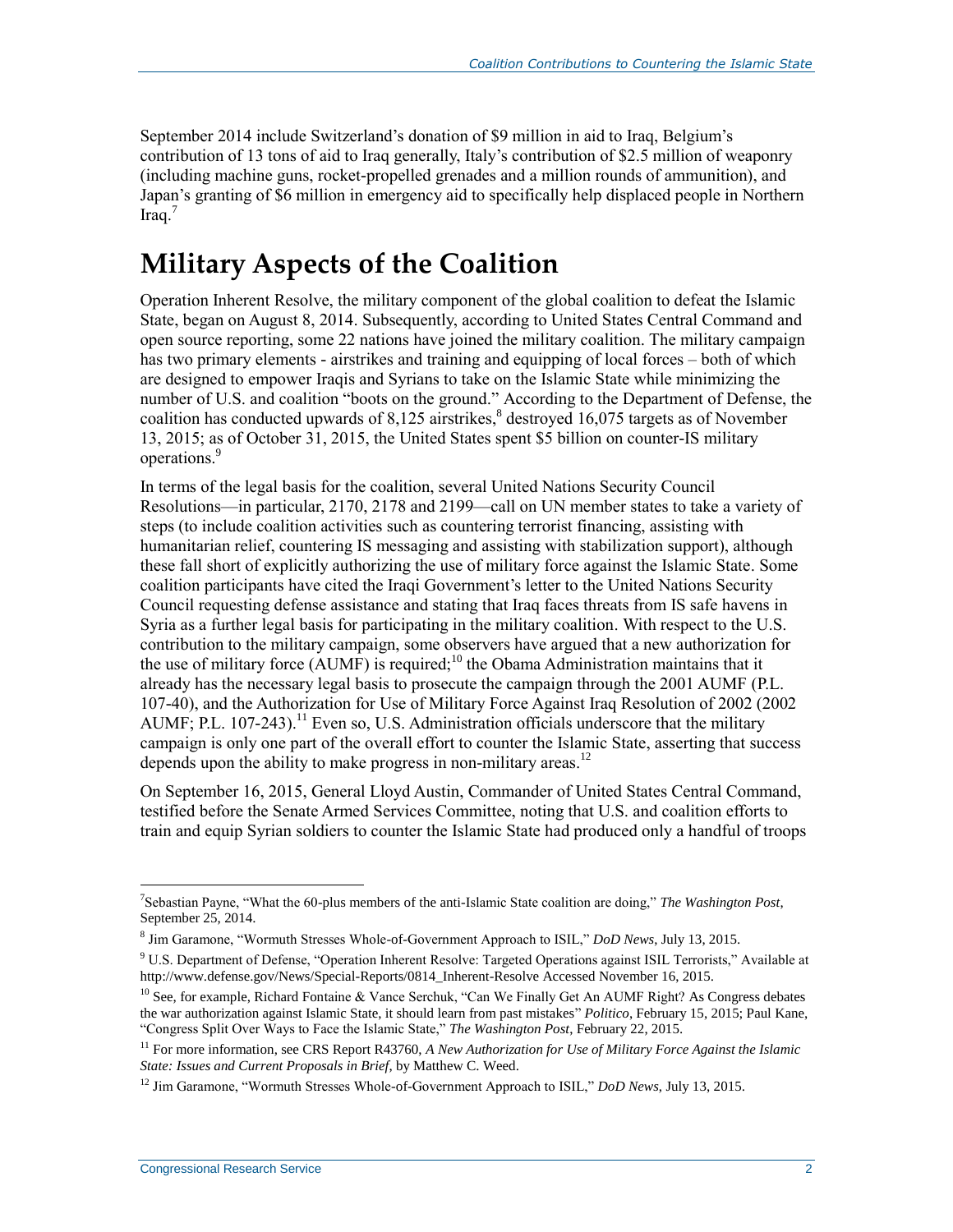active on the battlefield.<sup>13</sup> Subsequently, Secretary of Defense Ashton Carter decided to cancel the Syrian train and equip program as it was configured.<sup>14</sup> Instead, the United States is currently focusing on arming already existing anti-IS militias in Syria through, among other things, airdropping ammunition and equipment,<sup>15</sup> authorizing the deployment of Special Operations Forces to assist with logistics and planning, and coordinating U.S. operations with those of opposition militia groups.<sup>16</sup> In late October, the Administration reportedly began considering a number of different options for training and equipping local counter-IS forces.<sup>17</sup> Administration officials have described their intended overall approach to the redesigned program as "transactional" and performance-based, with Syrian beneficiaries receiving U.S. support as opportunities present themselves and relative to their effectiveness on the battlefield and the alignment of their actions with U.S. interests.<sup>18</sup>

The failures of the initial DOD Syria train and equip program, combined with the November 13 attacks on Paris, have led observers to question the overall efficacy of the overall U.S. strategic approach. While some analysts maintain that defeating the Islamic State will require, among other things, the injection of significant numbers of U.S. and coalition ground troops,  $^{19}$  the Obama Administration maintains that doing so would be counter-productive.<sup>20</sup>

# **Recent Significant Changes to the Counter-IS Coalition**

Coalition participation tends to be fluid, with each country contributing capabilities that are commensurate with their own national interests and comparative advantage. Since August 2015, several coalition participants have changed the roles, missions, and capabilities of the military forces they are applying to counter the Islamic State. Russia also initiated military operations in Syria, but it did not begin robustly targeting Islamic State forces until Russian authorities concluded in mid-November that a bomb had brought down a Russian airliner in Egypt in October 2015. Indeed, Russia's military operations in Syria to support the Asad regime appear to be independent of the global counter-IS coalition's activities.

 $\overline{a}$ 

<sup>&</sup>lt;sup>13</sup> General Lloyd Austin, "Testimony Before the Senate Armed Services Committee: U.S. Strategy Against ISIS," September 16, 2015.

<sup>&</sup>lt;sup>14</sup> Michael D. Shear, Helene Cooper and Eric Schmitt, "Obama Administration Ends Effort to Train Syrians to Combat ISIS," *The New York Times,* October 9, 2015. http://www.nytimes.com/2015/10/10/world/middleeast/pentagonprogram-islamic-state-syria.html?\_r=0

<sup>&</sup>lt;sup>15</sup> Department of Defense Press Briefing by Secretary Carter and Press Secretary Cook in the Pentagon Briefing Room, October 19, 2015.

<sup>16</sup> Barbara Starr and Jeremy Diamond, "Syria: Obama Authorizes Boots on Ground to Fight ISIS," *CNN*, October 30, 2015. http://www.cnn.com/2015/10/30/politics/syria-troops-special-operations-forces/

<sup>&</sup>lt;sup>17</sup> Christina Wong, "Pentagon Weighing Deeper U.S. Involvement in Iraq," *The Hill*, October 26, 2015.

<sup>18</sup> See CRS Report R43612, *The "Islamic State" and U.S. Policy*, by Christopher M. Blanchard and Carla E. Humud

<sup>19</sup> Susan Heavey, "Bush, Other Republicans Back More Troops to Fight Islamic State," *Reuters*, November 16, 2015.

<sup>&</sup>lt;sup>20</sup> The White House Office of the Press Secretary, "Press Conference by President Obama –Antalya, Turkey" November 16, 2015. https://www.whitehouse.gov/the-press-office/2015/11/16/press-conference-president-obamaantalya-turkey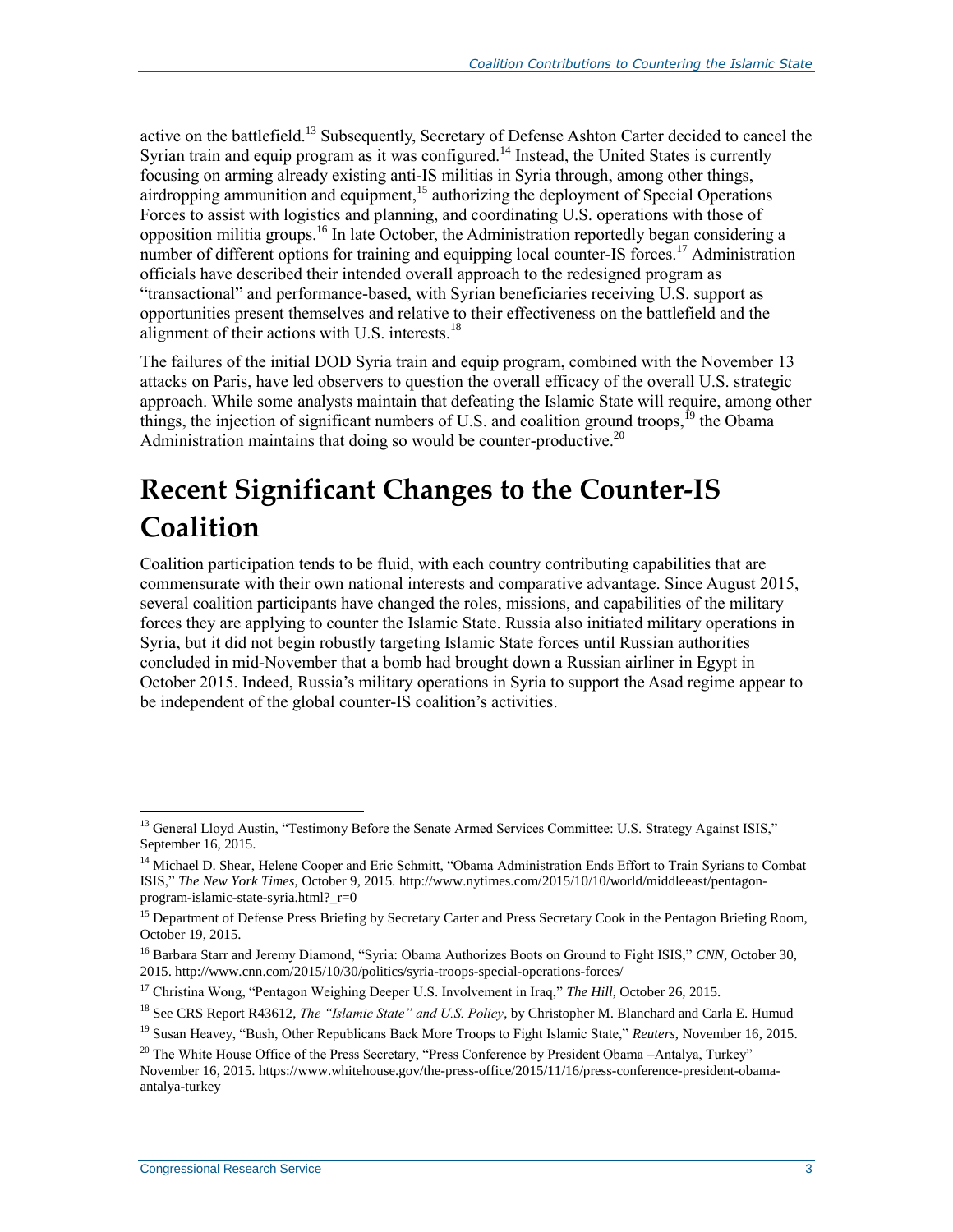#### **France**

France has conducted military operations alongside the United States to counter the Islamic State for over a year. From February 23 to April 18, 2015, it deployed the aircraft carrier *Charles de Gaulle* to the U.S. 5<sup>th</sup> Fleet's area of operations, from which French Super Etendard and Rafale fighter aircraft conducted airstrikes in Iraq.<sup>21</sup> It also used fighter aircraft forward deployed in the U.A.E. and Jordan to conduct strikes.<sup>22</sup> However, during this period, France limited its operations to Iraq, citing two primary constraints: the lack of a formal international legal mandate to pursue operations in Syria, and a desire not to inadvertently support the Asad regime.

French leaders changed their position in fall 2015. Responding to the refugee crisis<sup>23</sup> as well as to increased concerns that further attacks against France were being planned from IS strongholds, in early September 2015 France initiated reconnaissance missions in Syria.<sup>24</sup> In late September, citing France's legitimate right to self-defense, French military forces conducted airstrikes against targets in Syria, <sup>25</sup> focusing on training camps. In order to strike at an Islamic State source of income, it also targeted an oil and gas depot. $26$ 

In the wake of the November 13 attacks in Paris, President Hollande announced that France would intensify its military campaign against the Islamic State. On November 15, French fighter jets conducted their most aggressive airstrikes of the campaign thus far, striking a command center and training camp in the Islamic State's headquarters, Raqqa.<sup>27</sup> The airstrikes were coordinated with the United States and facilitated by the provision of U.S. intelligence and targeting information.<sup>28</sup> France will also triple the number of fighter jets conducting airstrikes against the Islamic State by redeploying the *Charles de Gaulle* into theater, although the decision to do so was finalized before the attacks at a defense council meeting on November 5, 2015.<sup>29</sup>

# **Canada**

 $\overline{a}$ 

Since his Liberal Party won a parliamentary majority on October 19, Canada's new Prime Minister, Justin Trudeau, has reiterated his intention to augment the outgoing Conservative government's commitment to countering the Islamic State. On October 20, Trudeau announced to the United States that Canada intended to withdraw its combat aircraft from the coalition, but that it would seek to accommodate some 25,000 Syrian refugees.<sup>30</sup> The Trudeau government has not

<sup>&</sup>lt;sup>21</sup> United States Central Command, "French, U.S. Navies Integrate Under Operation Inherent Resolve," April 10, 2015. http://www.centcom.mil/en/news/articles/french-us-navies-integrate-under-operation-inherent-resolve

<sup>22</sup> Frédéric Lert, "France to Deploy Charles de Gaulle Again for Anti-IS Strikes," *IHS Janes 360*, November 12, 2015, http://www.janes.com/article/55939/france-to-deploy-charles-de-gaulle-again-for-anti-is-strikes

<sup>23</sup> CRS In Focus IF10259, *Europe's Migration and Refugee Crisis*, by Kristin Archick and Rhoda Margesson <sup>24</sup> "France Could Launch Air Strikes on ISIS in Syria: Hollande" *Reuters*, September 7, 2015.

http://www.nbcnews.com/storyline/isis-terror/france-could-launch-air-strikes-isis-hollande-n422871

<sup>&</sup>lt;sup>25</sup> Elaine Ganley, "France Carries Out Airstrikes In Syria Against Islamic State," Associated Press International, September 27. 2015.

<sup>26</sup> Alissa J. Rubin and Anne Barnard, "France Strikes ISIS Targets in Syria in Retaliation for Attacks" *The New York Times*, November 15, 2015. http://www.nytimes.com/2015/11/16/world/europe/paris-terror-attack.html?\_r=0

 $^{27}$  President François Hollande, Speech before a joint session of Parliament, November 16, 2015, http://ambafranceus.org/spip.php?article7185.

<sup>28</sup> Rubin & Barnard.

 $29$  Lert.

<sup>30</sup> DeNeen L. Brown, "Canada's New Leader to Pull Planes from Anti-Islamic State Coalition," *The Washington Post,* October 20, 201. https://www.washingtonpost.com/world/the\_americas/meet-canadas-new-prime-minister-justin- (continued...)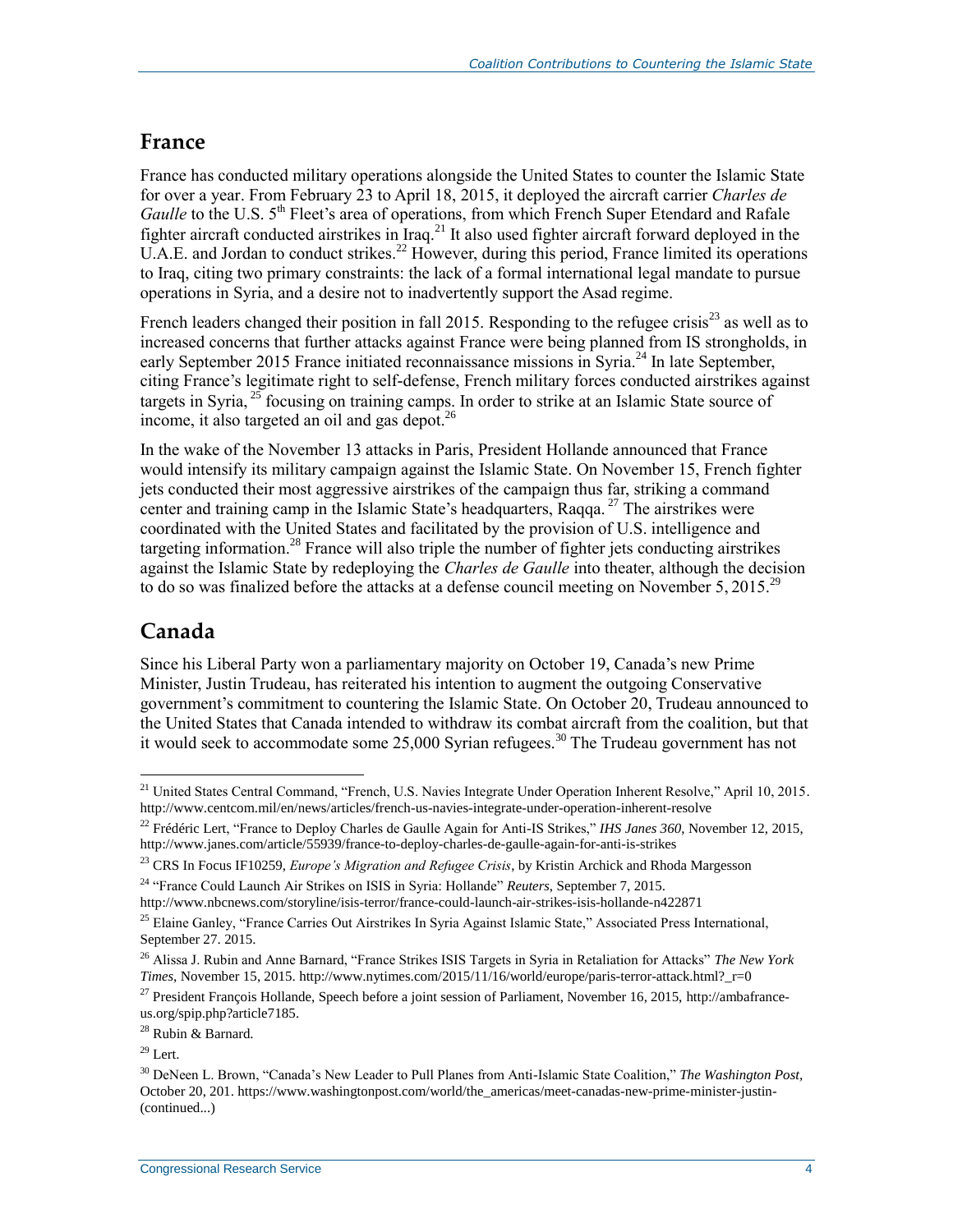indicated it will be reversing its decision in the wake of the Paris attacks. The timing of the withdrawal of combat aircraft is currently unclear. On November 17, Trudeau announced that Canada's training mission will be expanded, surpassing the current contingent of 69 soldiers based in northern Iraq. The details of that expanded mission are currently being coordinated with the United States.<sup>31</sup>

## **Russia<sup>32</sup>**

On September 30, 2015, Russia officially entered the conflict in Syria, conducting airstrikes. It had previously deployed some 600 marines to guard its air base in Lattakia, an Asad regime stronghold.<sup>33</sup> Further, a press report citing an unnamed U.S. official said that recent Russian shipments include tanks and artillery to protect the expanded Russian facilities, as well as armored personnel carriers, hundreds of naval infantry personnel, modular housing units to house about 1,500 people, and air traffic control equipment.<sup>34</sup> The entry of Russian military forces, and in particular close air support and combat aviation capabilities, into theater led the Obama Administration to conclude a detailed agreement on de-conflicting airspace between the two countries<sup>35</sup>

Because of Moscow's long history and relationship with the Asad regime, Russia's strategic priorities in Syria appear to fundamentally differ from those of the U.S.-led counter-IS coalition, which has generally argued that Asad could not remain in power as a result of any settlement arrangements. These strategic differences have been manifest in Russia's military targeting priorities to date. Through mid-November, Russia had largely struck what it referred to as "terrorist" elements opposed to the Asad regime, including—but not limited to—the Islamic State.<sup>36</sup>As the Secretary General of NATO stated on November 17, "But what we have seen so far is that most of [Russian] military actions have been targeted at targets not in ISIL-controlled areas."<sup>37</sup> This targeting disposition may change; on November 17, Alexander Bortnikov, head of the Russian FSB stated that "we can unequivocally say" that the bombing of an Airbus A321 that carried Russian holidaymakers from Sharm el Sheikh to St. Petersberg "was a terrorist act." An

 $\overline{a}$ 

<sup>(...</sup>continued)

trudeau/2015/10/20/41dea584-772a-11e5-bc80-9091021aeb69\_story.html

<sup>31</sup> Bill Curry and Steven Chase, "Canada to send More Military Trainers to Iraq in Battle against IS: Trudeau," *The Globe and Mail*, November 17<sup>th</sup>, 2015. http://www.theglobeandmail.com/news/politics/canada-to-increase-number-ofmilitary-trainers-in-iraq-trudeau/article27291475/

<sup>32</sup> For more information, see CRS Insight IN10360, *Russian Deployments in Syria Complicate U.S. Policy*, by Carla E. Humud et al.

<sup>33</sup> Steven Lee Myers and Eric Schmitt, "Russian Military Uses Syria as Proving Ground, and West Takes Notice," *The New York Times,* October 14, 2015. http://www.nytimes.com/2015/10/15/world/middleeast/russian-military-uses-syriaas-proving-ground-and-west-takes-notice.html

<sup>34</sup> Agence France Presse, "Russia Sends Tanks, Artillery to Syria: U.S. Official," September 14, 2015. http://news.yahoo.com/russia-sends-tanks-artillery-syria-us-official-190705106.html

<sup>35</sup> Helene Cooper, "A Semantic Downgrade for U.S.-Russian Talks about Operations in Syria," *The New York Times*, October 7, 2015. http://www.nytimes.com/2015/10/08/world/middleeast/a-semantic-downgrade-for-us-russian-talksabout-operations-in-syria.html

<sup>36</sup> Michael Kofman, "The Russian Intervention in Syria: Policy Options and Exit Strategies" *War on the Rocks*, October 21, 2015.

<sup>&</sup>lt;sup>37</sup> "Doorstep Statement by NATO Secretary General Jens Stoltenberg Upon His Arrival at the European Council," 17 November, 2015. http://www.nato.int/cps/en/natohq/opinions\_124518.htm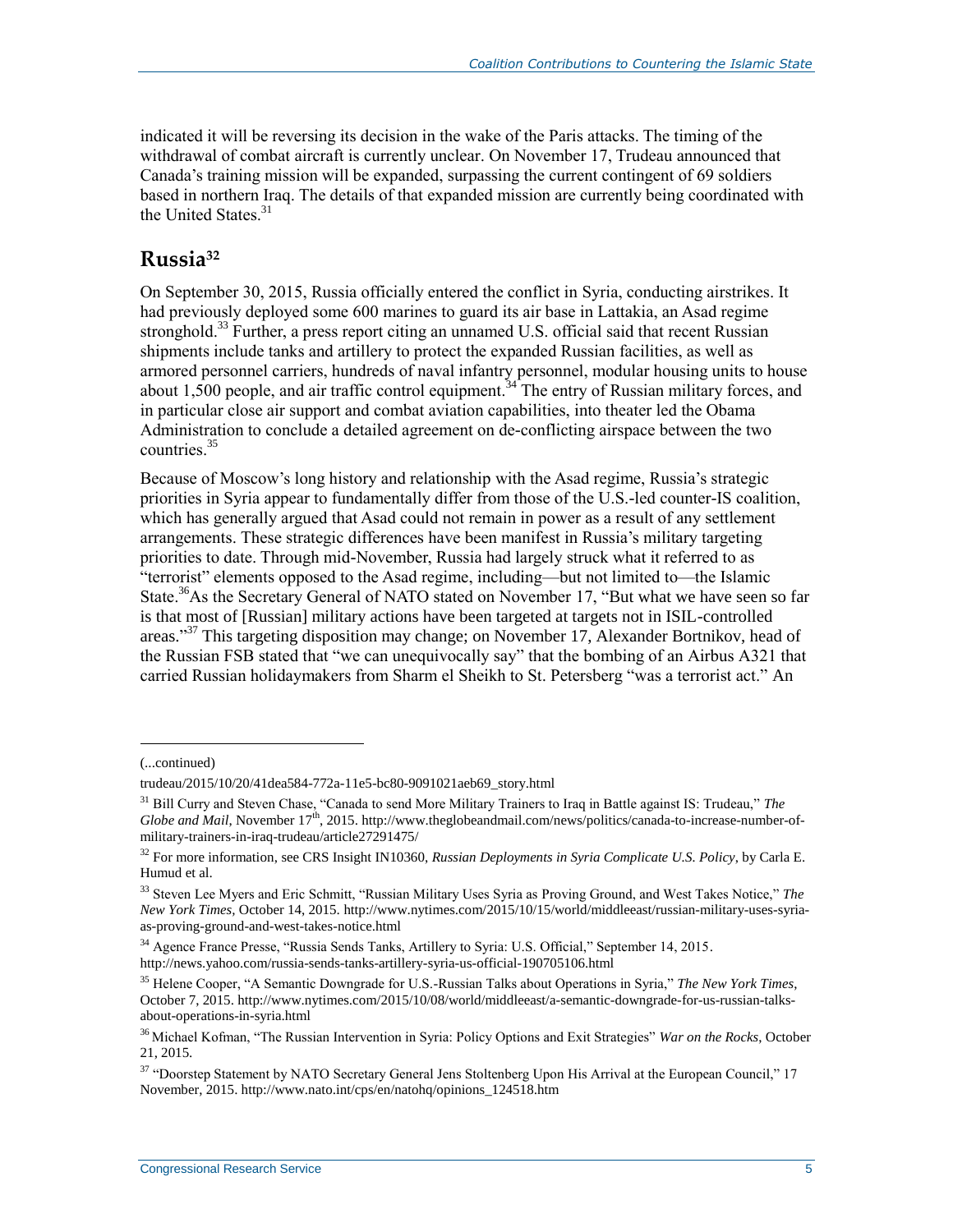Islamic State-affiliated group claimed responsibility.<sup>38</sup> The next day, Russian long-range bombers and sea-based cruise missiles attacked Raqqa.<sup>39</sup>

## **Turkey<sup>40</sup>**

In July 2015, Turkey expanded its participation in the coalition by taking direct military action in Syria and allowing other coalition planes to utilize Turkish airspace and bases to conduct strikes on the Islamic State in Iraq and Syria. Shortly after Turkey commenced military strikes against the Islamic State in Syria in late July, Turkey resumed hostilities with the Kurdistan Workers' Party (PKK), ending a cease fire that had been in place since March 2013. As Prime Minister Davutoglu said in September 2015, "by mounting operations against [IS] and the PKK at the same time, we also prevented the PKK from legitimizing itself." Turkey is reportedly worried about recent gains by the People's Protection Units (Kurdish acronym YPG), and about increased YPG closeness with the United States because of the YPG's emergence as arguably the most capable anti-IS ground force in Syria. Some observers speculate that Turkey is more concerned about containing Kurdish political aspirations (with their potential cross-border implications) than countering Islamist extremism at and within its borders.<sup>41</sup>

# **Possible Enhanced NATO Involvement?**

On July 31, 2015, at the request of the Iraqi government, NATO agreed to launch a military assistance program for Iraq, which will be based out of Jordan and Turkey, and "includes measures of support in seven priority areas: advice on security sector reform; countering improvised explosive devices, explosive ordnance disposal and de-mining; civil military planning; cyber defense; military medicine and medical assistance; military training; and civil emergency planning."<sup>42</sup> Teams are presently being sent to assess Iraqi needs.<sup>43</sup> NATO also deployed six Patriot missile defense systems to Turkey,<sup>44</sup> although they are scheduled to be withdrawn in December of this year unless NATO authorizes their continued presence.

The Paris terrorist attacks have raised the question as to whether the Alliance's "Article V" collective defense provision—which states that an attack on one NATO ally is an attack on all should be invoked.<sup>45</sup> At present, this appears unlikely, especially given other NATO priorities, including combating Russian aggression in Central and Eastern Europe. Further, as one unnamed

 $\overline{a}$ <sup>38</sup> Andrew Osborn, "Putin Vows Payback After Confirmation of Egypt Plane Bomb," *Reuters*, November 17, 2015.

<sup>39</sup> Adam Withnall, "Russia Launches Cruise Missiles at ISIS Raqqa Stronghold in Syria," *The Independent,* November 18, 2015.

<sup>40</sup> For more information, see CRS Report R41368, *Turkey: Background and U.S. Relations*, by Jim Zanotti, and CRS Report R44000, *Turkey: Background and U.S. Relations In Brief*, by Jim Zanotti

<sup>41</sup> Orhan Coskun and Dasha Afanasieva, "Turkey stages first air strikes on Islamic State in Syria," *Reuters*, July 24, 2015.

<sup>42</sup> North Atlantic Treaty Organization, "NATO Secretary General Statement on Defense Capacity Building Package for Iraq" July 31, 2015.

<sup>43</sup> Interview with DOD official, 16 November 2015.

<sup>44</sup> North Atlantic Treaty Organization, "NATO Support to Turkey." http://www.nato.int/cps/en/natolive/ topics\_92140.htm

<sup>45</sup> Krishnadev Calamur, "Will NATO Respond to the Attacks on Paris? If France invokes Article 5 of the alliance's charter, it will launch a joint response against the Islamic State" *The Atlantic*, November 15, 2015. Available at http://www.theatlantic.com/international/archive/2015/11/nato-paris-attack-article-5/416097/ Note: Article V was invoked after the September  $11<sup>th</sup>$ , 2001 attacks on the United States.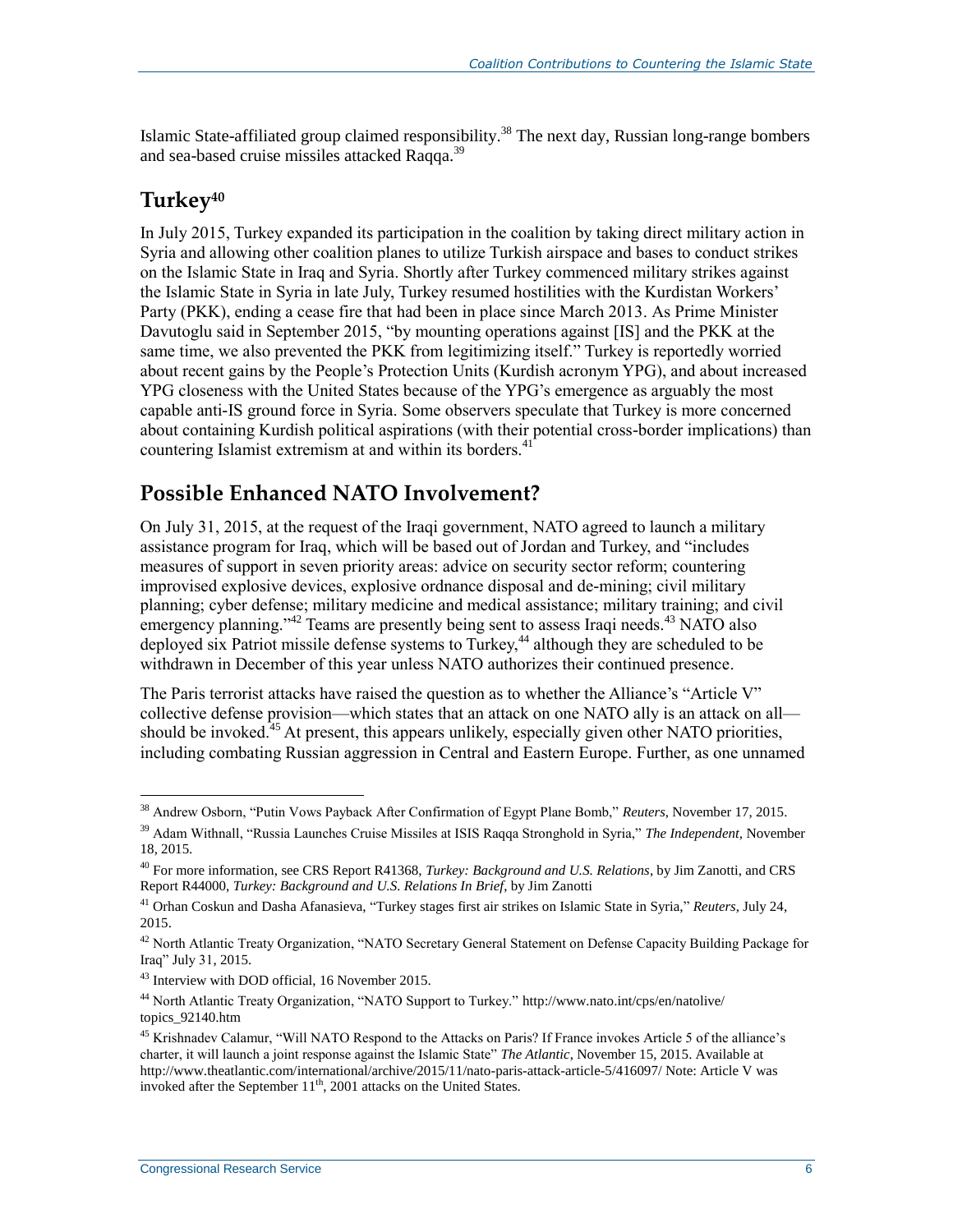official observed, if France intended to request Article V support, it would have already done so.<sup>46</sup> According to the NATO Secretary General, while NATO allies are working to counter the Islamic State, much of that work falls outside NATO's purview:

There has been no request for invoking Article 5. But many NATO Allies have offered France support and help. And we are doing so in many different ways, not least by sharing intelligence, working more closely with France in their efforts to fight ISIL.<sup>47</sup>

### **Challenges to Coalition Coherence**

Organizing and prosecuting a coalition campaign presents a variety of challenges in addition to the military task of defeating an opponent. In the first instance, without a single authority responsible for prioritizing and adjudicating between different multinational civilian and military lines of effort, different actors often work at cross-purposes without intending to do so. These coalition coordination challenges were demonstrated in recent military campaigns (particularly in Afghanistan). Exacerbating matters, other actors in the region—some of whom are coalition partners—have different, and often conflicting, longer-term regional geopolitical interests from those of the United States or other coalition members. This, in turn, may lead nations participating in the coalition to advance their goals and objectives in ways that might contradict each other. Finally, different participants in the coalition have different tolerances for risk, and therefore will determine "rules of engagement" (ROE), or "caveats" that can constrain the ability of military commanders from employing military force as they see fit. While navigable, all these factors can make it considerably more difficult to consolidate gains and achieve campaign success.

This brief report offers two figures. The first is a chart depicting participants in the military campaign, and what specifically each country is contributing in terms of military forces, according to open source data compiled by CRS and information provided by United States Central Command at the time of writing. The second maps the training and capacity building bases across Iraq, and key nations operating out of those bases as reported by United States Central Command and supplemented with open source reporting.

This report update reflects significant changes regarding the coalition's composition since August 3, 2015.

 $\overline{a}$ <sup>46</sup> Euractive.com "France 'at war' Inaugurates EU's Mutual Defense Clause," November 17, 2015. http://www.euractiv.com/sections/global-europe/france-war-inaugurates-eus-mutual-defence-clause-319531

<sup>47</sup> "Doorstep Statement by NATO Secretary General Jens Stoltenberg Upon His Arrival at the European Council," 17 November, 2015. http://www.nato.int/cps/en/natohq/opinions\_124518.htm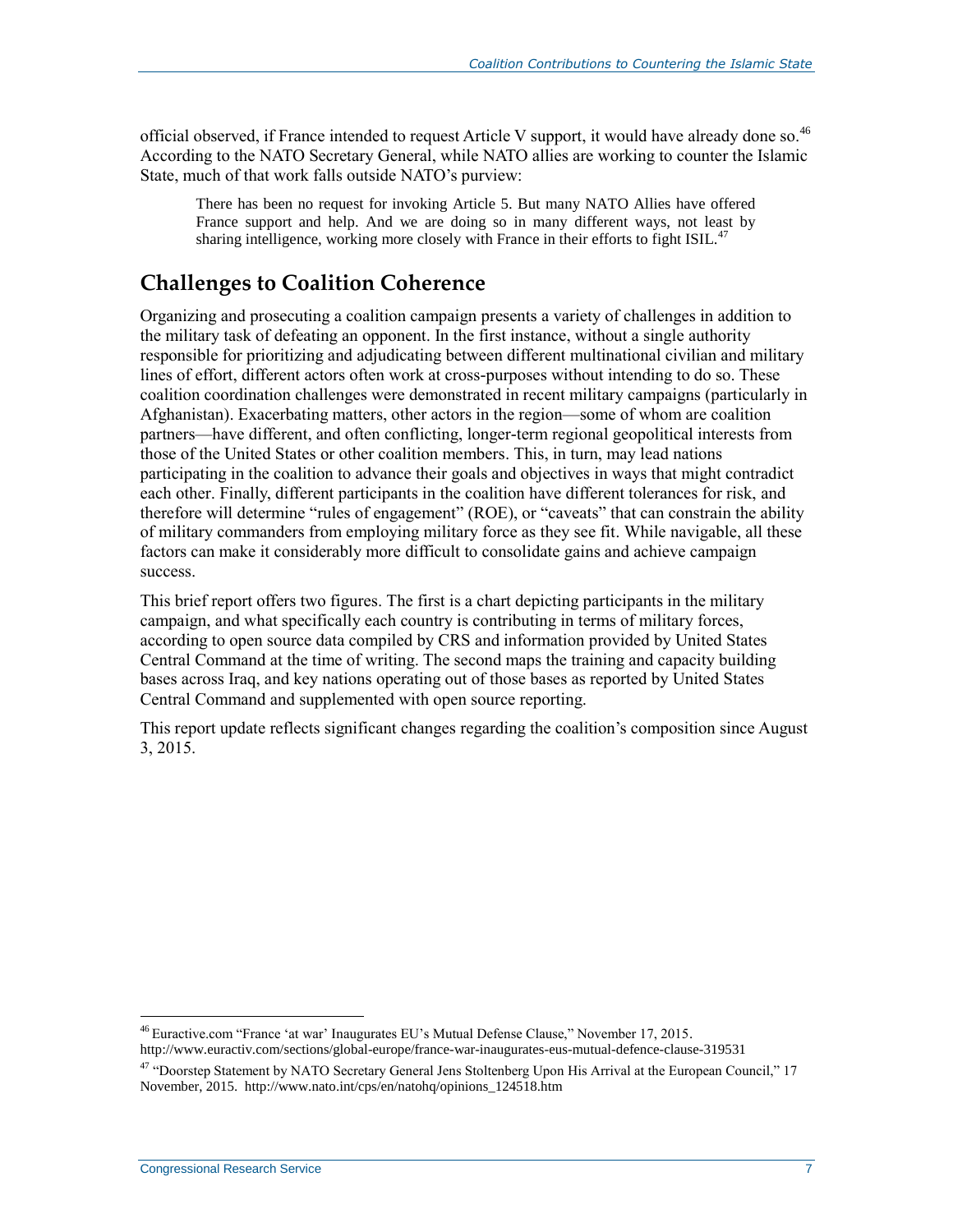| TRAINING<br><b>MISSION</b><br><b>CONTRIBUTIONS</b> |                       | <b>AIRSTRIKE</b><br><b>CONTRIBUTIONS</b> |                            |                                                                                                                                                                                                                                                                                          |                                              |  |
|----------------------------------------------------|-----------------------|------------------------------------------|----------------------------|------------------------------------------------------------------------------------------------------------------------------------------------------------------------------------------------------------------------------------------------------------------------------------------|----------------------------------------------|--|
| <b>COUNTRY</b>                                     |                       | <b>FOR</b><br><b>IRAQ</b>                | <b>FOR</b><br><b>SYRIA</b> | <b>FOR IRAQ</b>                                                                                                                                                                                                                                                                          | <b>FOR SYRIA</b>                             |  |
|                                                    | <b>Australia</b>      | 500 <sup>a</sup>                         | N/A                        | 6 hornet fighters, a<br>tanker aircraft, and<br>airborne control<br>plane                                                                                                                                                                                                                | N/A                                          |  |
|                                                    | <b>Bahrain</b>        | N/A                                      | N/A                        | N/A                                                                                                                                                                                                                                                                                      | Unspecified number<br>of planes              |  |
|                                                    | <b>Belgium</b>        | 35                                       | N/A                        | Mission discontinued <sup>b</sup>                                                                                                                                                                                                                                                        | N/A                                          |  |
|                                                    | Canada                | 69                                       | N/A                        | Announced withdrawal of 6 CF-18 Hornet<br>fighter jets, although timing unclear. Also<br>unclear whether I CC 150 Polaris Air<br>Transport, 2 CP-140 Aurora surveillance<br>aircraft will remain in theater.                                                                             |                                              |  |
|                                                    | <b>Denmark</b>        | 120                                      | N/A                        | N/A                                                                                                                                                                                                                                                                                      | N/A                                          |  |
|                                                    | <b>France</b>         | 200                                      | N/A                        | 6 Dassault Rafale M multi role fighters,<br>6 Mirage 2000D aircraft, I Ravitailement C135<br>aircraft, I Atlantic 2 Maritime Patrol aircraft, I<br>cassard-class air defense frigate. Charles<br>DeGaulle aircraft carrier includes 26 additional<br>fighter aircraft (pending arrival). |                                              |  |
|                                                    | <b>Finland</b>        | 47                                       | N/A                        | N/A                                                                                                                                                                                                                                                                                      | N/A                                          |  |
|                                                    | <b>United Kingdom</b> | 275                                      | N/A                        | 630 personnel;<br>unspecified number<br>of Royal Air Force<br>Tornado GR4<br>Aircraft                                                                                                                                                                                                    | Unspecified number<br>of planes <sup>d</sup> |  |
|                                                    | Germany               | 100                                      | N/A                        | N/A                                                                                                                                                                                                                                                                                      | N/A                                          |  |

#### **Table 1. Contributions to the Military Coalition to Defeat IS, by Country and Capability**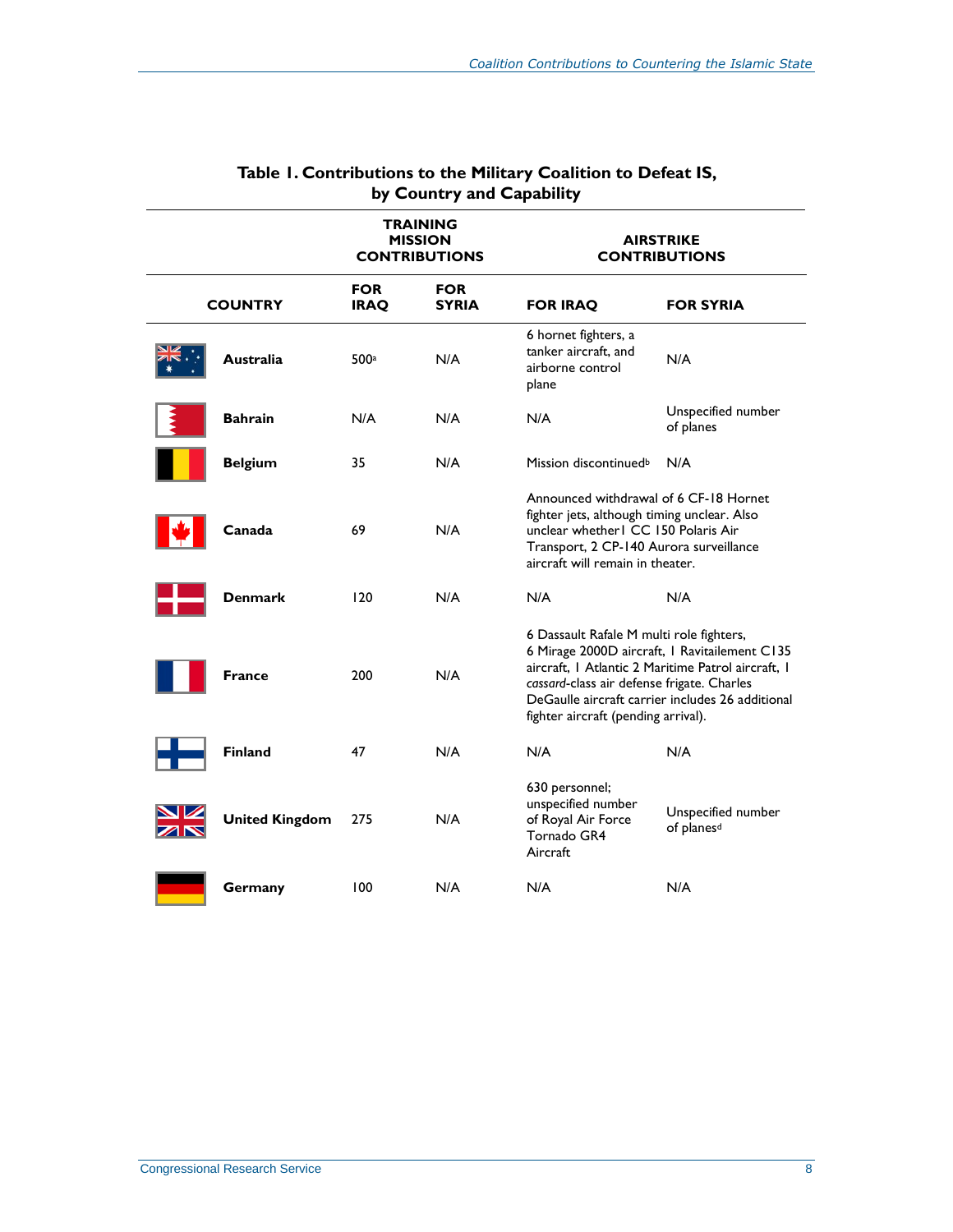|                | <b>TRAINING</b><br><b>MISSION</b><br><b>CONTRIBUTIONS</b> |                                    |                            | <b>AIRSTRIKE</b><br><b>CONTRIBUTIONS</b>                                                                                                                                                                                            |                                                           |  |
|----------------|-----------------------------------------------------------|------------------------------------|----------------------------|-------------------------------------------------------------------------------------------------------------------------------------------------------------------------------------------------------------------------------------|-----------------------------------------------------------|--|
| <b>COUNTRY</b> |                                                           | <b>FOR</b><br><b>IRAQ</b>          | <b>FOR</b><br><b>SYRIA</b> | <b>FOR IRAQ</b>                                                                                                                                                                                                                     | <b>FOR SYRIA</b>                                          |  |
|                | <b>Italy</b>                                              | 350 <sup>e</sup>                   | N/A                        | 190 Air Force<br>personnel, 4<br>Tornado IDS<br>(Intelligence,<br>Surveillance,<br>Reconnaissance), I<br>Boeing KC-767A<br>(Air-to-Air<br>Refuelling), and 2<br>Predator UAV<br>(Intelligence,<br>Surveillance,<br>Reconnaissance). | N/A                                                       |  |
|                | Jordan                                                    | N/A                                | Training<br>grounds        | Unspecified number<br>of planes                                                                                                                                                                                                     | 20 F-16 aircraftf                                         |  |
|                | <b>NATO</b>                                               | Unspecified<br>number of<br>troops | N/A                        | N/A                                                                                                                                                                                                                                 | N/A                                                       |  |
|                | <b>New Zealand</b>                                        | 43                                 | N/A                        | N/A                                                                                                                                                                                                                                 | N/A                                                       |  |
|                | <b>Netherlands</b>                                        | 130                                | N/A                        | 250 personnel,<br>6 F-16 aircraft (plus 2<br>reserve aircraft) s                                                                                                                                                                    | N/A                                                       |  |
|                | <b>Norway</b>                                             | 120                                | N/A                        | N/A                                                                                                                                                                                                                                 | N/A                                                       |  |
|                | Portugal                                                  | 30                                 | N/A                        | N/A                                                                                                                                                                                                                                 | N/A                                                       |  |
|                | Qatar                                                     | N/A                                | Training<br>grounds        | N/A                                                                                                                                                                                                                                 | Unspecified number<br>of planes                           |  |
| 多波外科           | Saudi Arabia                                              | N/A                                | Training<br>grounds        | N/A                                                                                                                                                                                                                                 | Unspecified number<br>of planes                           |  |
| 嫐              | <b>Spain</b>                                              | 300                                | N/A                        | N/A                                                                                                                                                                                                                                 | N/A                                                       |  |
|                | <b>Sweden</b>                                             | 35 <sup>h</sup>                    | N/A                        | N/A                                                                                                                                                                                                                                 | N/A                                                       |  |
|                | <b>Turkey</b>                                             | N/A                                | Training<br>grounds        | N/A                                                                                                                                                                                                                                 | Long-range artillery,<br>unspecified number<br>of planesi |  |
|                | <b>United Arab</b><br><b>Emirates</b>                     | N/A                                | N/A                        | N/A                                                                                                                                                                                                                                 | 8 F-16 aircraft                                           |  |
|                | <b>United States</b>                                      | 3,550                              | 700k                       | Unspecified, but largest number of aircraft<br>and personnel                                                                                                                                                                        |                                                           |  |
| <b>Total:</b>  |                                                           | 5,954                              | 700                        |                                                                                                                                                                                                                                     |                                                           |  |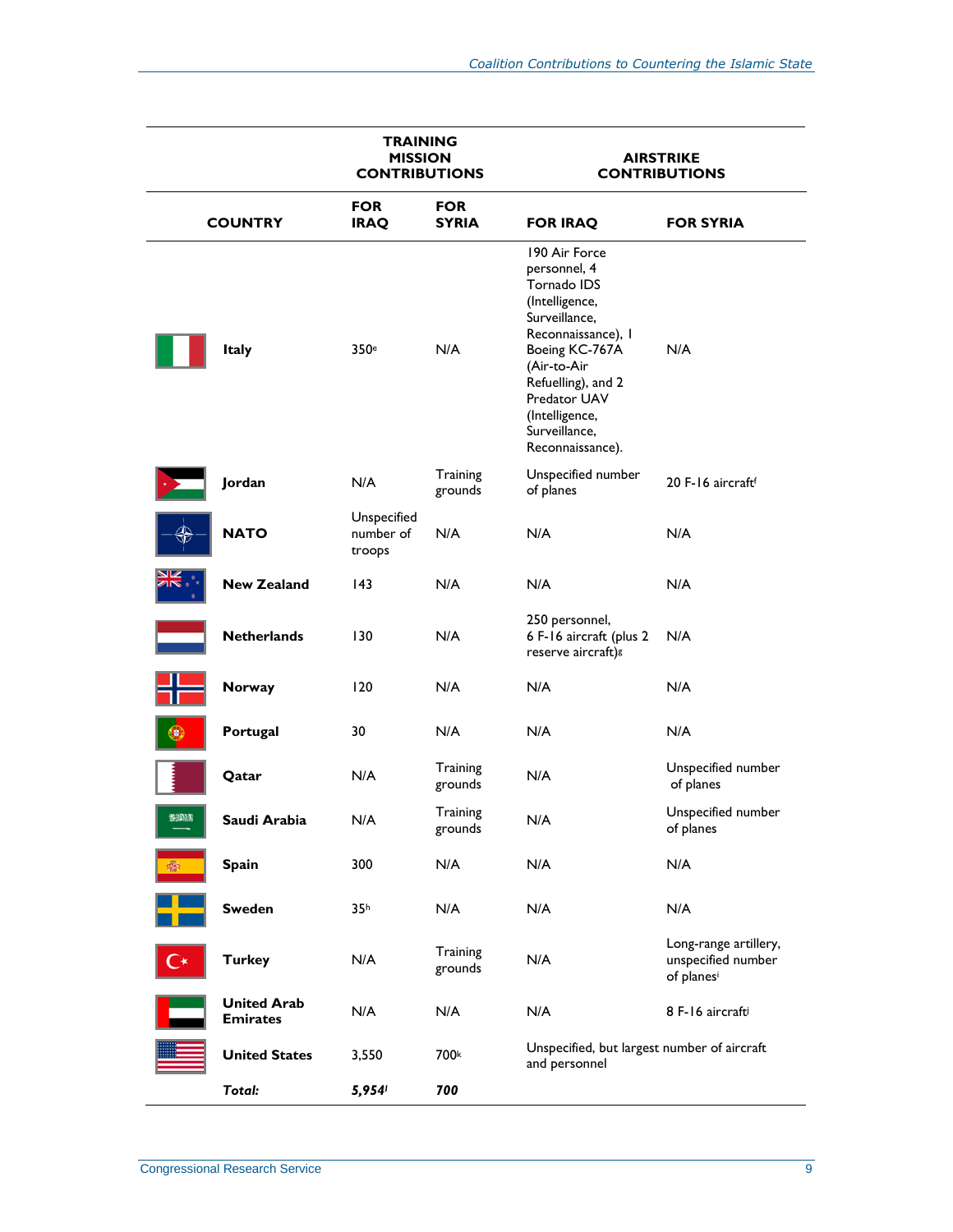**Sources:** United States Central Command data, augmented by data gathered through open source reports.

**Notes:** Country contributions are approximate due to rotations in and out of theater. These numbers are subject to rapid change based on changing circumstances.

- <span id="page-11-0"></span>a. Australia recently announced that it would send 330 extra troops on a two year mission to train Iraqi soldiers, with about 200 soldiers in Iraq prior to that announcement.
- <span id="page-11-1"></span>b. Belgium's contribution to the airstrikes against ISIL ended June 30, 2015, due to financial constraints. Six Belgian F-16 fighters spent nine months in Jordan.
- c. France began conducting ground-based airstrikes against Syrian targets in September 2015. France's capacity to conduct airstrikes will increase when the Charles de Gaulle aircraft carrier arrives in theater.
- <span id="page-11-2"></span>d. On July 17 2015, the Ministry of Defense confirmed that British pilots had taken part in military strikes in Syria, despite the fact that Parliament voted two years ago against military action there.
- <span id="page-11-3"></span>e. These Carabineri troops perform police training tasks.
- <span id="page-11-4"></span>f. Up to 20 F-16 aircraft participated in airstrikes against ISIL in response to the killing of a Jordanian pilot. It is unclear if this many F-16's participate in regular airstrikes against ISIL.
- <span id="page-11-5"></span>g. It is unclear if all of these aircraft are for combat sorties against ISIL or if they are force protection for Dutch ground forces.
- <span id="page-11-6"></span>h. The Swedish Parliament approved 35 troops to be sent to Iraq, but have stated that they are willing to raise that number to 120.
- <span id="page-11-7"></span>i. Based on a recent agreement struck between the United States and Turkey on July 23, 2015.
- <span id="page-11-8"></span>j. The number of F-16's is based off of press photos of the UAE squadron deployed in Jordan.
- <span id="page-11-9"></span>k. The United States has pledged 400 to 700 troops to train Syrian forces. It is unclear how many forces are currently in place.
- <span id="page-11-10"></span>l. Based off of the data in this chart; not including the unspecified number of troops contributed by NATO.
- m. Seven Danish F16 aircraft were redeployed to Denmark for refitting and refurbishment in late August 2015. It is unclear whether, and when, they will be sent back to theater. Denmark also contributes a C-130J.
- n. According to press reports, Canada will be increasing its troop levels for the training mission.